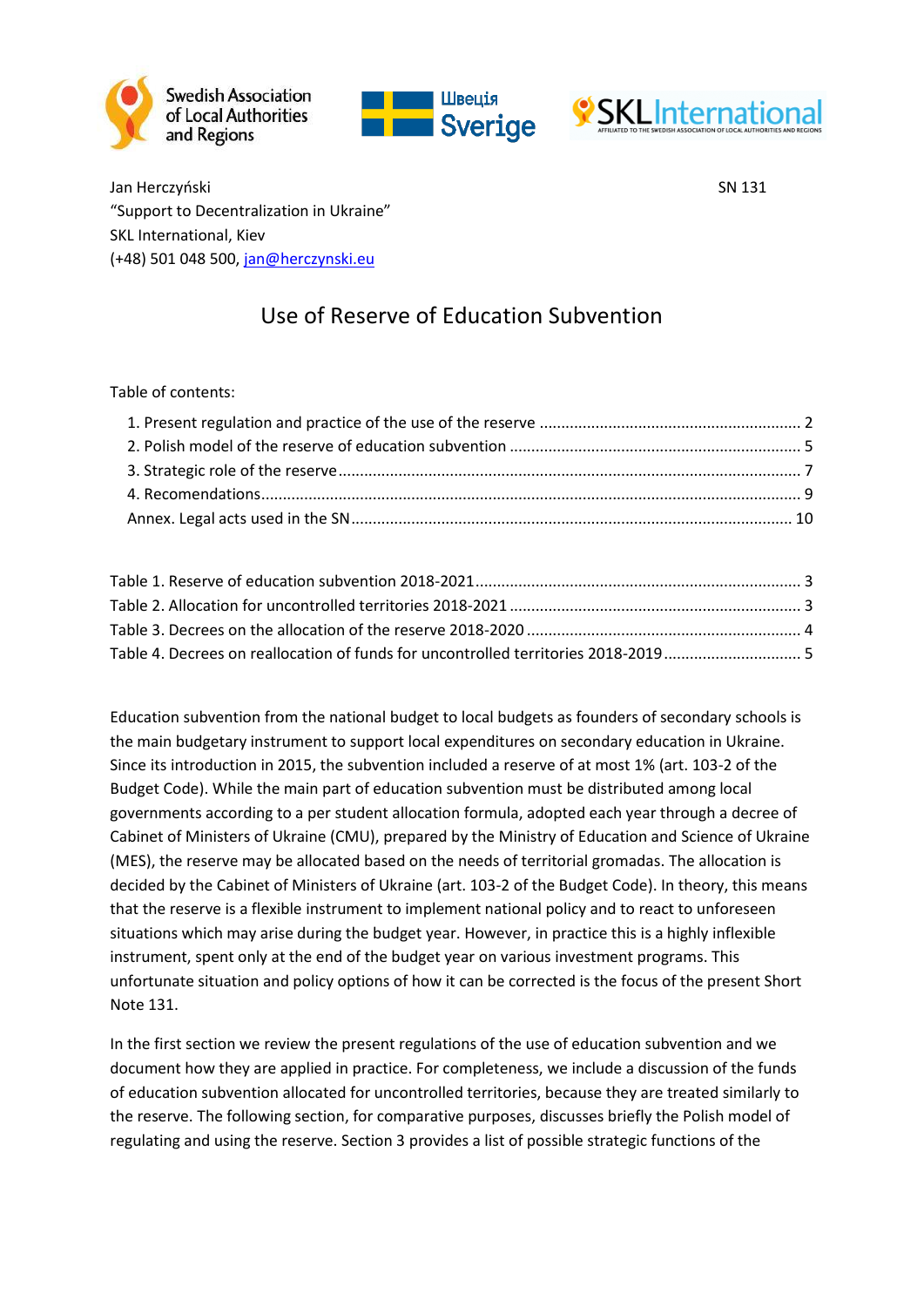reserve, to strengthen their use as a policy instrument of MES. In the final section we formulate several recommendations.

The present Short Note 131 is continuation of analytical support to the Ministry provided by the Ukrainian-Swedish project "Support to Decentralization in Ukraine" (SDU). Recent short notes on the education subvention include SN 121 on monitoring of the use of education subvention (December 2020), SN 124 on normative class sizes in 2021 (April 2021), SN 125, 126 and 127 on policy options regarding normative class sizes (May 2021). The problems of the reserve of education subvention was also already addressed by SDU experts. In February 2018, short note 89 on this topic was prepared and submitted to the Ministry of Education and Science.

## <span id="page-1-0"></span>**1. Present regulation and practice of the use of the reserve**

Education subvention is defined and regulated in art. 103<sup>2</sup> of the Budget Code, Law № 2456-VI of July 8, 2010 (Бюджетний кодекс України). The introduction of education subvention into Ukrainian law was a part of major reform of 2014 introducing modern public finance rules in Ukraine (Law № 79- VIII of December 28, 2014). Education subvention is a transfer from the national budget to local budget to finance recurrent expenditures on provision of secondary education. Since the beginning of 2017, education subvention may be used exclusively for the salaries of pedagogical staff (Law № 1789-VIII of December 20, 2016).

The budget reform of 2014 introduced also the reserve of the education subvention. The reserve is defined in part 3 of article  $103<sup>2</sup>$ , in the following two clauses:

*The content of the education subvention foresees reserve of funds, whose amount cannot exceed 1 percent of the total amount of subvention.*

*The Cabinet of Ministers of Ukraine executes the allocation of the reserve of education subvention and may determine direction of the use of these funds.*

(При цьому у складі зазначеної субвенції передбачається резерв коштів, обсяг якого не може перевищувати 1 відсотка загального обсягу субвенції. Кабінет Міністрів України здійснює розподіл резерву освітньої субвенції та може визначати напрями використання таких коштів.)

It is worth noting that the initial formulation of the last clause was that the use of the reserve requires agreement of the Budget Commission of the Verhovna Rada; in view of some arising tensions this last condition was dropped since the beginning of 2018 (Law № 2233-VIII of December 7, 2017).

Moreover, initially the purpose of the reserve was formulated as:

## *for expenditures, which could not have been taken into account when applying the formula*

(для здійснення видатків, що не могли бути враховані при застосуванні формули)

This is a rather unclear formulation, but presumably it refers to unpredictable situations, like natural disasters or sudden migrations of students. Since 2017, when the education subvention was restricted to the salaries of pedagogical staff, this formulation was dropped. Presently, the specific use of the funds from the reserve is determined every year in the decree of Cabinet of Ministers which defines this allocation (see below).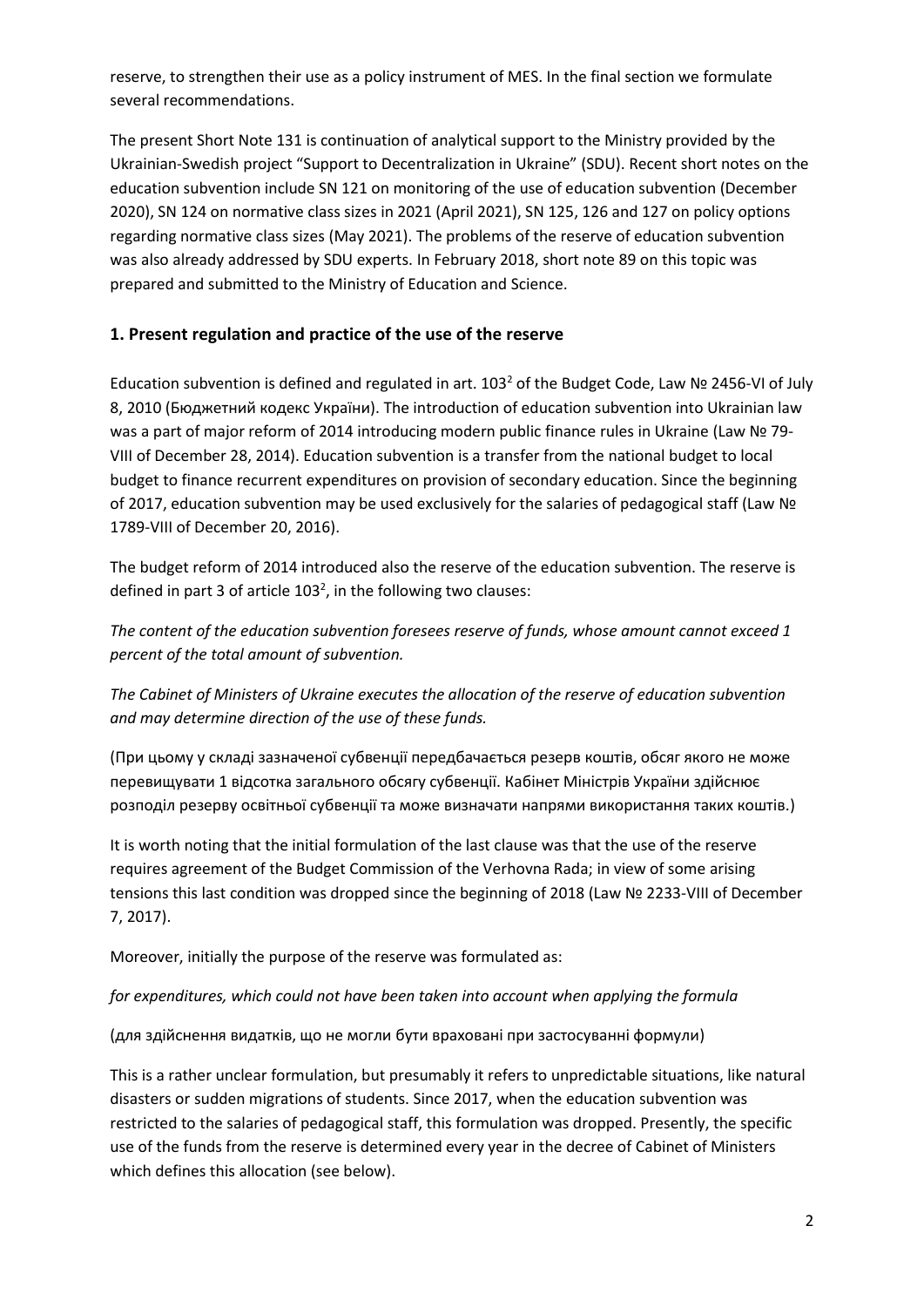According to the Budget Code, the reserve of education subvention may, but does not have to, be a part of the yearly budget laws. However, in practice the reserve was introduced every year. The followin[g Table 1](#page-2-0) shows the amounts of the education subvention and of the reserve in recent years.

| <b>Budget</b><br>vear | <b>Subvention amount</b><br>(million Hr) | <b>Reserve</b><br>(million Hr) | Share of<br>subvention |
|-----------------------|------------------------------------------|--------------------------------|------------------------|
| 2018                  | 61 712,6                                 | 517,3                          | 0,84%                  |
| 2019                  | 69 623,6                                 | 549,6                          | 0,79%                  |
| 2020                  | 78 503,7                                 | 595,2                          | 0,76%                  |
| 2021                  | 99 647,4                                 | 668,4                          | 0,67%                  |

<span id="page-2-0"></span>Table 1. Reserve of education subvention 2018-2021

We observe steady decline of the reserve as share of the total subvention amount, from 0,84% down to 0,67%.

Alongside the reserve of education subvention, the public finance system of Ukraine includes a second allocation of education subvention which plays the same role, namely the allocation for territories of Doneck and Lugansk oblasts beyond the effective control of the national government. These funds are not used during the budget year and therefore can be either used for other local governments or remain unused (returned to the national budget). The amounts for uncontrolled territories are listed in the following [Table 2.](#page-2-1)

| <b>Budget</b><br>year | <b>Allocation for uncontrolled</b><br>territories (million Hr) | Share of<br>subvention |
|-----------------------|----------------------------------------------------------------|------------------------|
| 2018                  | 1 641,0                                                        | 2,66%                  |
| 2019                  | 681,0                                                          | 0,98%                  |
| 2020                  |                                                                | 0,00%                  |
| 2021                  |                                                                | 0,00%                  |

<span id="page-2-1"></span>Table 2. Allocation for uncontrolled territories 2018-2021

We note that initially allocation for territories beyond the control of Ukrainian government were quite considerable, significantly higher than the reserve itself. These allocations were reduced in 2019 and discontinued in 2020. The decrease of the share of total funds playing the role of the reserve, namely the reserve and the funds allocation for uncontrolled territories is dramatic, from 3,50% in 2018 to just 0,67% in 2021. This represents major change of education policy, largely unnoticed in Ukraine.

It is important to note that the reserve of education subvention is not stated directly in the yearly budget laws of Ukraine. The allocation of education subvention is provided in an Annex of the budget law (the number of this Annex changes in 2021 it was 6), with an amount for each local budget and with the total amount. The difference between the stated total of subvention and the sum of amounts of subvention for each local budget represents the reserve of education subvention and the allocation for uncontrolled territories. This common treatment implies that the intended use of the reserve and the allocation for uncontrolled territories is the same. For this reason, the amounts provided in [Table 1](#page-2-0) an[d Table 2](#page-2-1) are not stated in the budget laws, only their sum may be deduced from these laws. The source of data for these two tables is the Ministry of Education and Science (Excel files simulators). Nevertheless, it is important to stress that hiding the reserve in the budget law in this manner is not a good budgeting practice.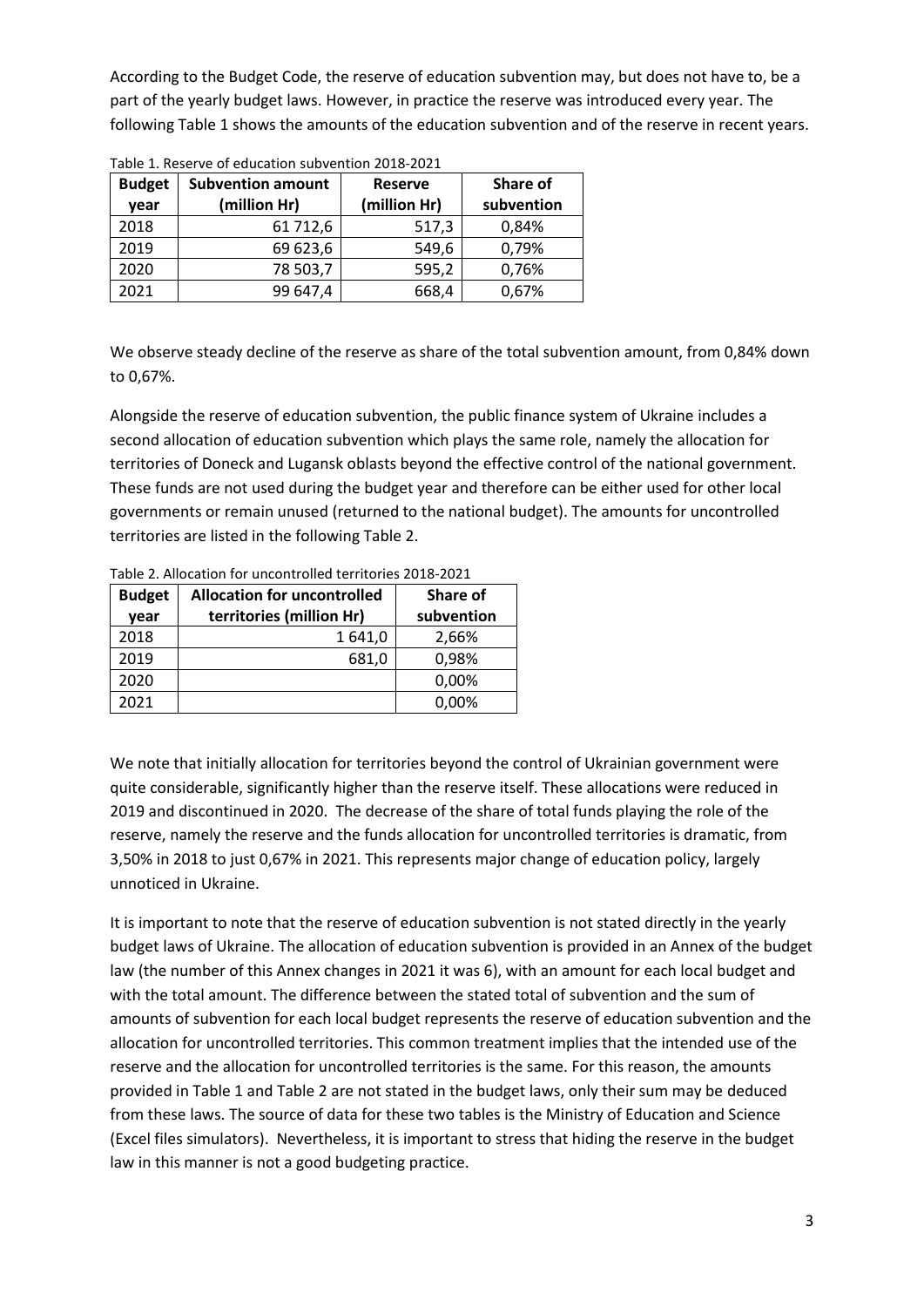The allocation of the reserve of education subvention is made through a Decree of Cabinet of Ministers of Ukraine. The last three decrees are recalled in the following table (the reserve for 2021 is still not allocated).

| Year | Decree number | Date of issue     |
|------|---------------|-------------------|
| 2018 | No 1012-p     | December 18, 2018 |
| 2019 | Nº 1106-p     | November 27, 2019 |
| 2020 | Nº 1570-p     | December 16, 2020 |

<span id="page-3-0"></span>Table 3. Decrees on the allocation of the reserve 2018-2020

We note i[n Table 3](#page-3-0) that these decrees come towards the end of the budget year. If funds from the reserve are allocated in the middle of December, they will reach local budgets in the last days of the year, and therefore will not be used rationally for the salaries of pedagogical staff. These funds will entirely be left over for the next budget year as so called remaining funds (залішки). Every year, the decree defines a specific purpose for the funds from the reserve.

Moreover, these decrees allocate the funds only to the level of oblasts. Further allocation of these funds to local budgets, or in some cases actual spending of these funds, is the responsibility of oblast administrations.

In 2018, the reserve was divided into three parts: for teaching aids in Ukrainian for schools teaching in minority languages (10%), for equipment of laboratories for natural sciences and mathematics (38%), for ensuring proper sanitary conditions in secondary schools (52%). For the second and third part listed here, the decree defined the minimum level of local co-financing, depending on school location.

In 2019, the allocation of the reserve was performed in the same decree as the reallocation of funds for uncontrolled territories (see [Table 4\)](#page-4-1). This further strengthens the similarity of these two parts of the education subvention.

In 2019, the combined funds of the reserve and for uncontrolled territories were divided into four separate parts: for school buses (55%), for repair and equipment of canteens (36%), for ensuring proper sanitary conditions in secondary schools (5%), for equipment of special schools (4%). The decree states that further allocation of funds to local governments must be regulated by MES.

In 2020, the whole reserve was destined for purchases of school buses, including buses with places for handicapped students. The conditions for the use of funds, including local co-financing, were specified in the decree. Oblast administration were tasked with spending these funds (together with funds reallocated to them from other budget programs in the same decree) in a centralized manner.

It should be noted that purposes of funds from the reserve of education subvention is in contradiction to the purpose of the subvention, which is only for salaries of pedagogical staff. This budget restriction on the use of funds is avoided because the allocated funds from the reserve are used in the following budget year, as remaining funds (залішки).This arrangement means that the reserve is used as a new grant to local governments to support various education needs, to be used in the following budget year. In this sense it is no longer a real reserve of education subvention.

Similarly to the allocation of the reserve, decrees of the Cabinet of Ministers are used to allocate the unused funds destined for uncontrolled territories. Technically, this is no longer allocation of the reserve (розподіл), but reallocation of education subvention (перерозподіл). The followin[g Table 4](#page-4-1)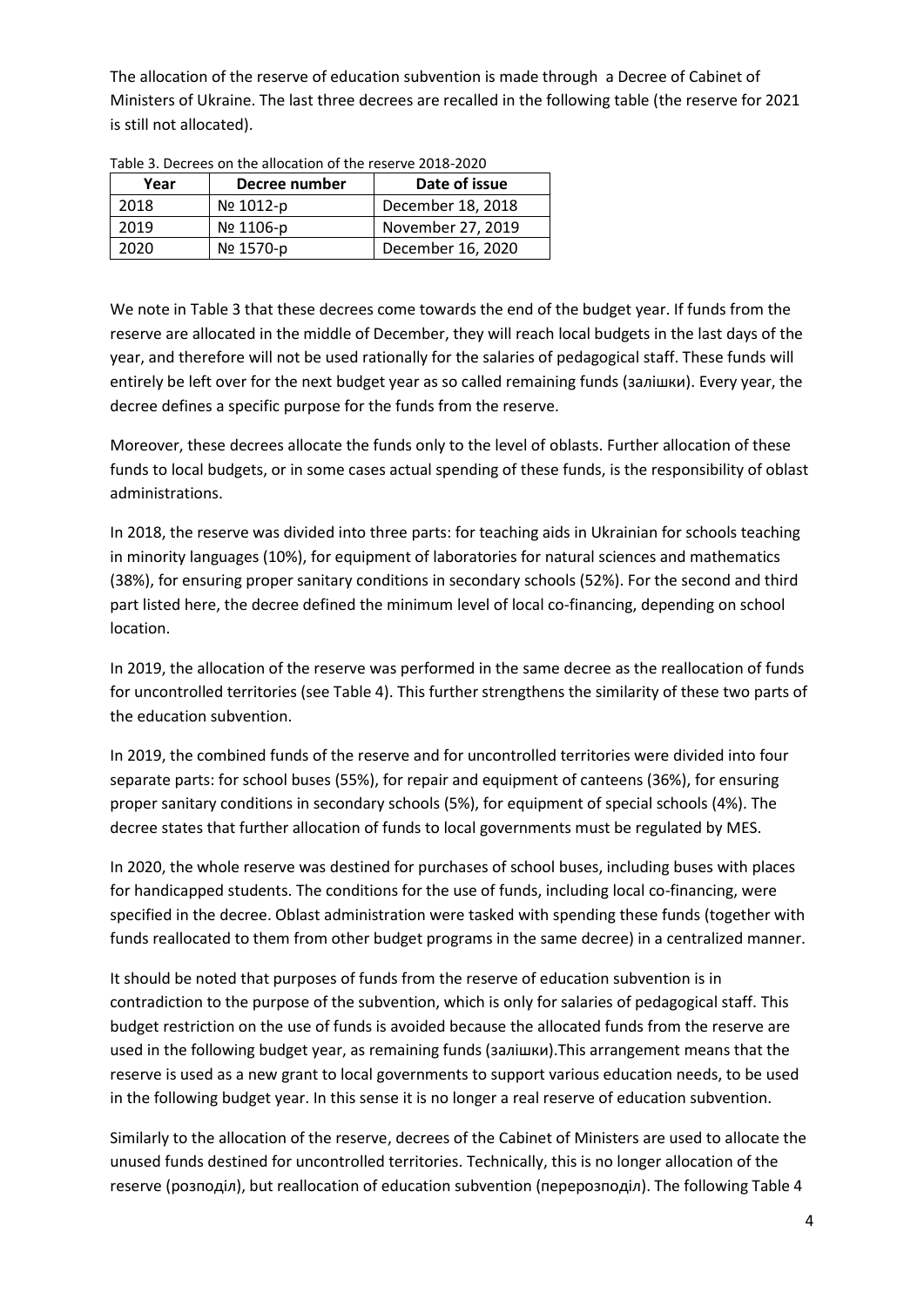lists the decrees defining such reallocation (there was no reallocation for 2020, because no such funds were allocated, se[e Table 3\)](#page-3-0).

| Year | Decree number | Date of issue     |
|------|---------------|-------------------|
|      | Nº 282-p      | April 25, 2018    |
| 2018 | Nº 624-p      | September 5, 2018 |
|      | Nº 965-p      | December 12, 2018 |
| 2019 | Nº 1106-p     | November 27, 2019 |

<span id="page-4-1"></span>Table 4. Decrees on reallocation of funds for uncontrolled territories 2018-2019

In 2018, three decrease were adopted regarding the use of unspent funds of education subvention for uncontrolled territories, which were equal to 1 641 million (see [Table 2\)](#page-2-1). In April, 1 100 million were reallocated to support preparation of cadres by higher education (budget program 2201160). In September, 441 million, together with funds for other budget programs, were reallocated for the same purpose. In December, remaining 100 million, together with funds from other budget programs, were reallocated for the same purpose and, partially, for Small Academy of Sciences (budget program 2201120). It is worth noting that these considerable funds were used for education purposes, but not for secondary education. Effectively, the total amount of education subvention was reduced by 2,6%.

In 2019, there was one decree covering both the funds for uncontrolled territories and the reserve. As already discussed above, the funds were used for 4 investment programs for secondary education.

We conclude by noting that unspent funds for uncontrolled territories, similarly to the reserve of education subvention, are used not as real reserve of the subvention, to support specific needs of local governments during the budget year, but as source of funds for different needs of the education system, mainly for higher education.

## <span id="page-4-0"></span>**2. Polish model of the reserve of education subvention**

In the present section we briefly outline the main regulations of the use of the reserve of education subvention in Poland.

The main transfer from the national budget to local budgets to support the financing of primary and secondary schools, as well as a range of non-school educational tasks of local governments, is the educational part of the general subvention, usually called in Poland "education subvention". Education subvention is a general grant, its funds may be spent on any budget program, not just on education. This subvention is allocated to local governments on the basis of a formula which uses the number of students in different groups as the main factor (the formula is quite complex and includes over 40 coefficients). According to the law, the education subvention must include a reserve equal to 0,4% of the total amount (initially, in 1993, the reserve was much higher at 2%, over time it was reduced step by step to the present value). The amount of the reserve is stated directly in the budget law. The whole reserve must be allocated before end of November, but many specific amounts are used much earlier.

The reserve is allocated to individual local governments by the Ministry of Finance in agreement with the Ministry of National Education. In order to receive the allocation, local governments must submit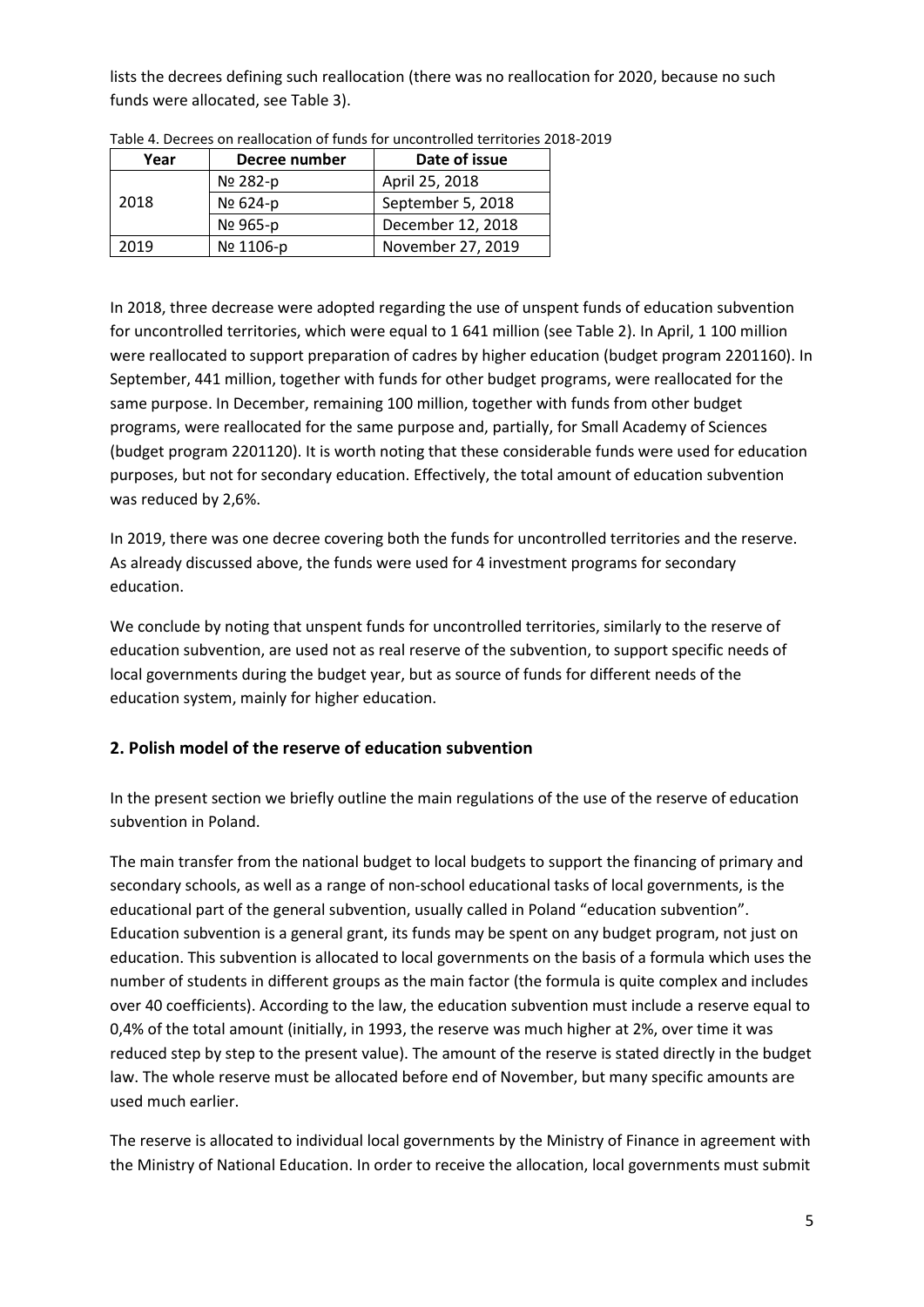applications to the Ministry of National Education. These applications must follow prescribed criteria, format and deadlines for submission, established every year by the Ministry of National Education (discussed below). The allocation for school founders is based on the assessment of their applications. Applications received earlier are assessed higher.

The applications of local governments are first reviewed by a dedicated unit in the Ministry, and then discussed by the appropriate team of Joint Government-Local Government Commission. The Joint Government-Local Government Commission is a high-level public institution composed of representatives of the national government and of national associations of local governments (since 2008 there are 6 such associations). Presently the Joint Commission has 12 members representing the local governments and 12 members representing the Government of Poland, most of them at the level of Deputy Minister. It is co-chaired by two persons, representing both sides. The Joint Commission sets up teams working in different spheres of local government responsibilities (presently there are 12 such teams). Education issues are the competence of the Education, Culture and Sport Team of the Joint Commission. This team is presently composed of 6 representatives of the national government and 19 representatives of local governments and of their associations.

The discussion of the applications for the reserve of education subvention conducted by the Education, Culture and Sport Team result in recommendations, which applications should be funded and to what extent (fully or partially), and which should be rejected. The list of school founders whose applications have been positively assessed by the Team is published by the Ministry (without details and without amounts). The final decision is taken by the Ministry of Finance.

The criteria for allocation of the reserve are published every year by the Ministry of National Education. For each criterion the Ministry also determines the deadline for applications from local governments. The criteria are typically continued from previous years, but may be adjusted. For 2019 the Ministry adopted 9 criteria:

- 1. Increase of the number of students in September. The additional funding will cover the increased amount of the education subvention, based on the allocation formula. The deadline for applications is October 15.
- 2. Fire or similar damages to school buildings. The additional funding will be no more than 50% of the documented costs of repair. The deadline for applications is October 8.
- 3. Damages to school buildings dues to natural disasters (flooding, earthquakes, hurricanes). The additional funding will cover repair costs minus insurance received by the school founder. The deadline for applications is October 29.
- 4. Expenditures for severance payments for redundant teachers. The additional funding will cover the costs of paying teachers who lost work due to school closure their severance payments. The deadline for applications is September 24.
- 5. Teaching aids for natural sciences in primary schools. This criterion was introduced for years 2018 to 2021. The additional funding will cover the costs of new equipment bought by the school founder, documented in invoices, on condition that the school did not benefit from this support in previous years. The deadline for the applications is May 31.
- 6. Teaching equipment in newly opened classrooms or for teaching new professions. The additional funding will cover the costs of new equipment, documented in invoices. The deadlines for applications are May 28 for classrooms opened for the previous budget year and October 4 for classrooms opened during the current budget year.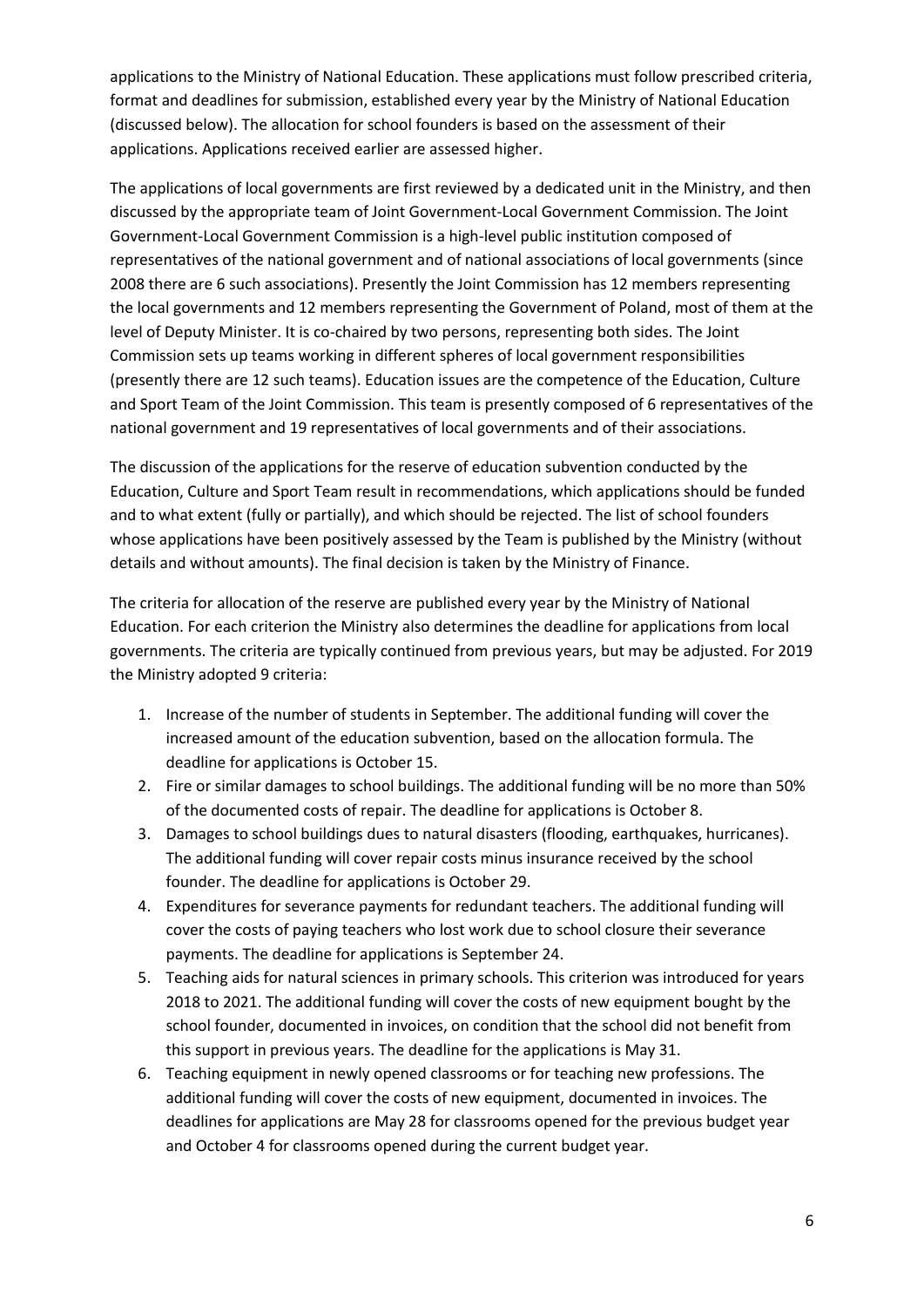- 7. Activities to strengthen the knowledge of pupils. The additional financing will cover the costs of in-person additional teaching activities, organized to counter the negative effects of distant learning. New legal acts were adopted to define and regulate these activities. The reserve of education subvention for 2021 was specially increased for this purpose. No deadlines for applications are set.
- 8. Correction of data errors in statistical reporting. The additional funding will cover the increased amount of the subvention according to the formula, if the errors were caused by the aggregation of data by the Ministry. The deadline for applications is May 28.
- 9. Events of unique character not foreseen by other points. The additional funding will depend on the nature of the unique event. The deadline for applications is September 15.

The criteria may change from year to year. For example, in the above list criterion 7 was introduced in 2021 for the first time, due to pandemic.

For each criterion, together with the deadlines listed above, the Ministry defines the format of the application and the scope of data which must be provided together with the submission.

To conclude, we summarize the main differences between the Ukrainian and the Polish model:

- Purpose of the reserve. Polish model, unlike the Ukrainian model, defines specific criteria for which the reserve may be used before decisions on their basis are taken. These criteria clarify for all stakeholders what is the purpose of the reserve. To ensure the flexibility of the system, the criteria are adjusted every year.
- Responsiveness to needs. Polish model, unlike the Ukrainian model, allocates funds from the reserve in response to applications submitted by local governments (with additional required information). The needs of applicants as stated in their applications are assessed and compared by the team including many representatives of local governments, not just government officials.
- Transparency of the procedure. Polish model, unlike the Ukrainian model, includes procedures for public discussions. The allocation is determined in dialogue with representatives of associations of local governments, meaning that decisions of the national government are well know and understood by all stakeholders.
- Schedule of allocation. Polish model, unlike the Ukrainian model, includes clear deadlines for the use of the reserve. For each criterion, specific deadlines are defined. In this way, actual needs of the local governments during the current budget year may be met.
- Consistency of the subvention and the reserve. Polish model, unlike the Ukrainian model, allows the use of the funds from the reserve for specific education needs, for which also the funds from the subvention may be used.

## <span id="page-6-0"></span>**3. Strategic role of the reserve**

In the present section, we propose the formulation of specific uses of the reserve of education subvention in Ukraine during the budget year. Our approach is based on the experience of Poland (see the previous section), but with an important difference.

The reserve of the education subvention in Ukraine should be used for the same purpose as the subvention itself. Until 2017, during the budget year the reserve could have been used, like the subvention, to support local governments in any emergencies, such as fire, very hard winter, or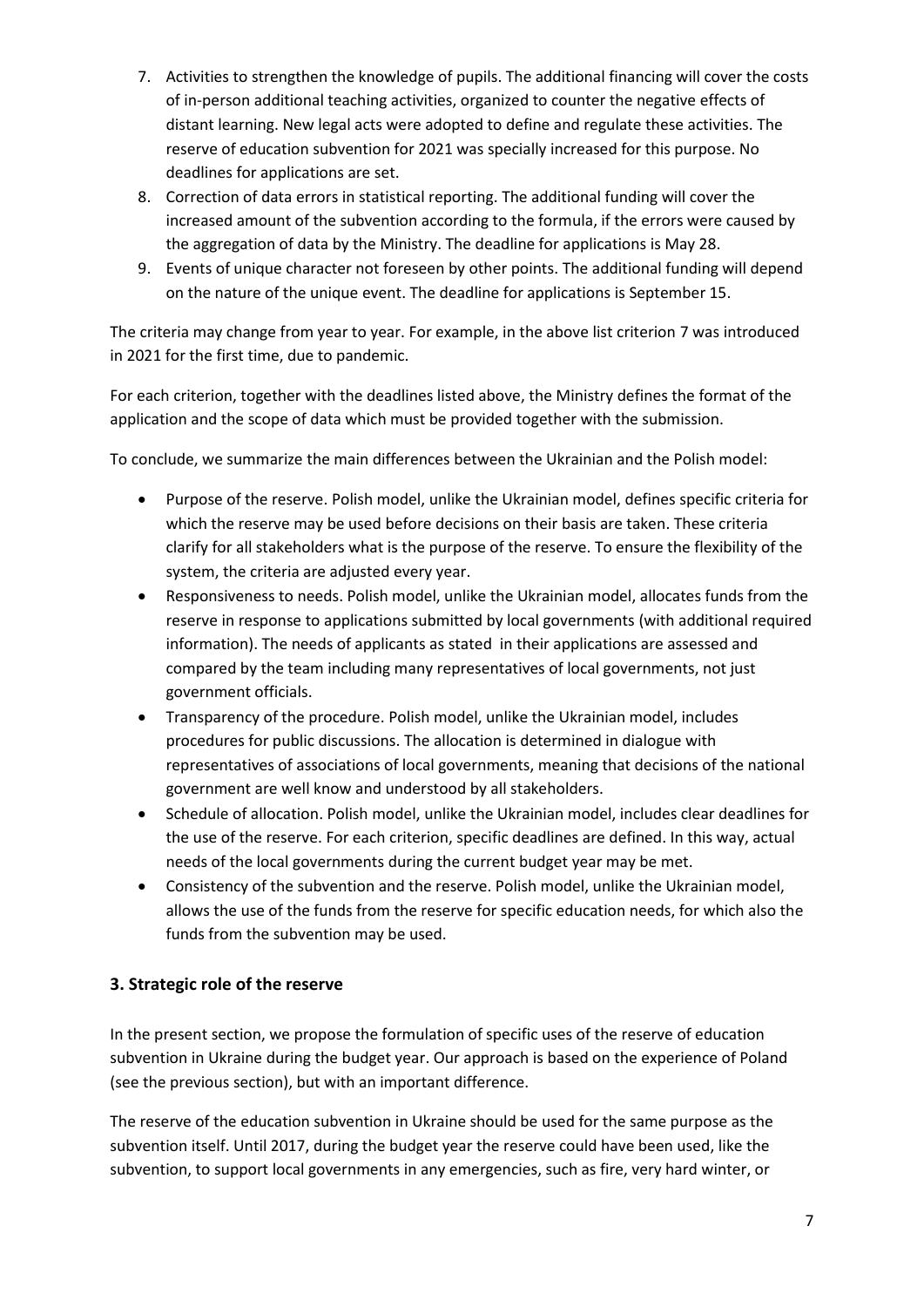sudden influx of students from other territories of the country, and for any type of investments, like busses or school laboratories. Since 2017, the purpose of the education subvention is financing the salaries of pedagogical staff. The same applies to the use of the reserve during the budget year.

This legal restriction must be observed when valid and important uses of the reserve of education subvention are proposed. We can propose several such uses of the reserve:

1. Problems created by incomplete or mistaken statistical data.

Education statistical data in Ukraine remain to be weak, despite recent progress achieved through the implementation of electronic EMIS-type system DISO. This is in part due to the lack of a functional registry of secondary schools, which makes control of submission of statistical reports ZNZ-1 rather difficult. There are also inconsistencies of how various data is reported (for example schools report separately students in satellite schools, and also these students together with the students of central schools, which is not consistently interpreted). Problems due to errors in statistical data, if identified as such by the Ministry, may be corrected by allocation of additional funds from the reserve.

2. Problems created by an increase of the number of students in September.

Typically, the number of students change in September, in the middle of the school year. This may lead to an increase of the number of classes, and hence to higher than anticipated costs of salaries of pedagogical staff. In some case, the increase may be high enough to create budgetary problems for the school founder (including the need to rebalance the local budget). If properly documented by the local government, these specific problems may be resolved by allocation of additional funds from the reserve.

3. Problems created by weaknesses of the allocation formula.

The allocation formula for education subvention is based on the concept of normative class size, assigned to each local government on the basis of objective criteria, namely student density and share of rural population. However, these criteria are not sufficient to reflect full diversity of Ukrainian regions and local governments. There are some cases, where due to objective factors not accounted in the formula, the normative class size as determined by the formula is much larger than actual average class of secondary school managed by TG. This may be lack of good roads or bridges (which inhibits optimization of school network), or specific distribution of settlements where student live. These specific issues, on the basis of justified applications of local governments, may be resolved by allocation of additional funds from the reserve.

4. Problems created by delayed optimization of school network.

If local school network is not-optimal, then actual class sizes are lower than optimal, and the recurrent costs of the salaries of pedagogical staff may be significantly higher than received education subvention. The best course of action for the school founder is to optimize the school network. However, the optimization is politically difficult and takes time. For this reason, a reasonable solution may be an agreement of the school founder to adjust the local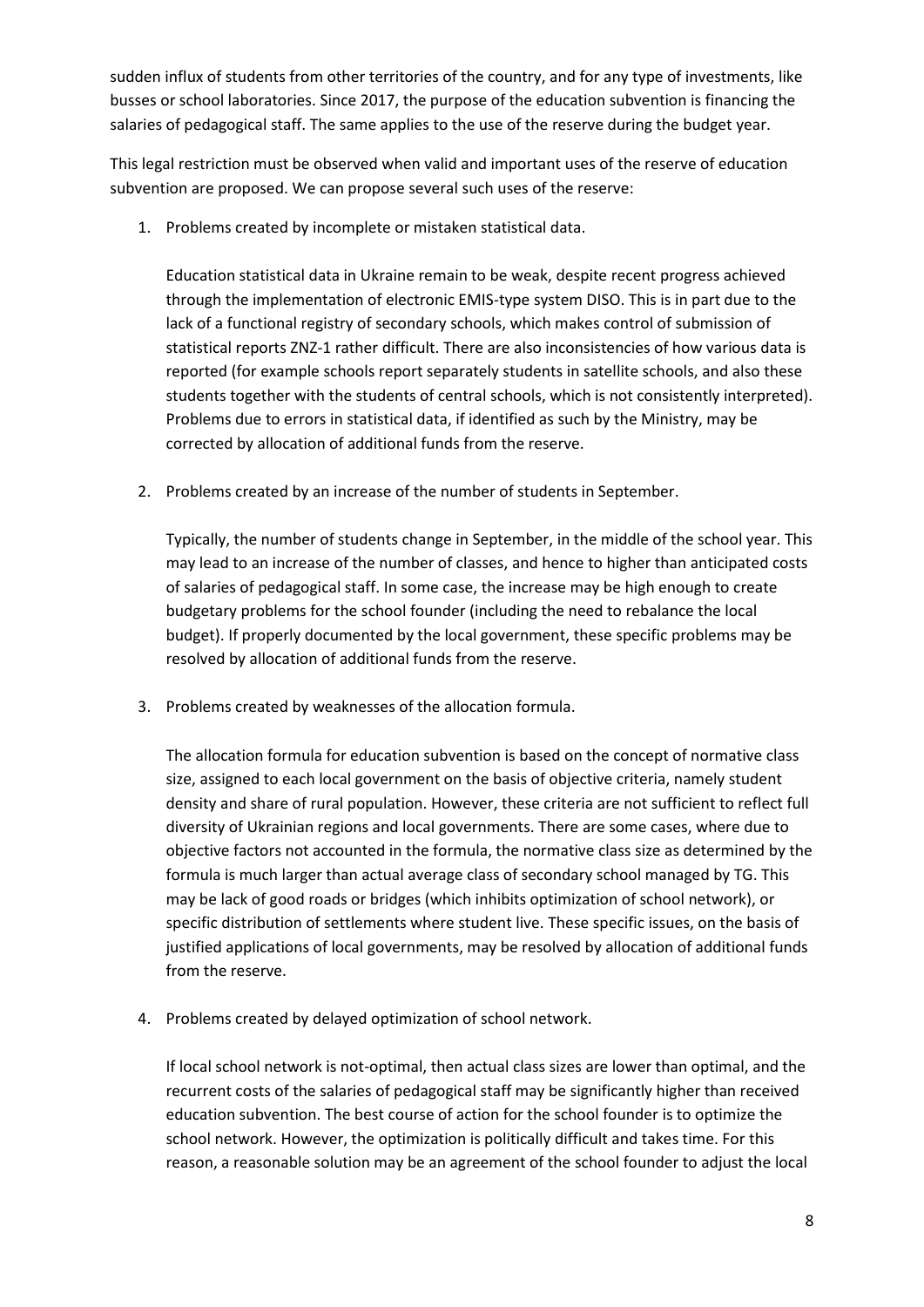network (to create satellite schools, to close some schools). In return for such commitment, the Ministry may allocate for one budget year some additional funds from the reserve.

At the same time, the allocation of the reserve should be a subject to strict conditions. The following conditions may be formulated:

- Documented efforts to optimize school network. Only school founders who consistently adjust the network of schools and classes to the changing number of students should be eligible for the funds from the reserve.
- Absence of remaining funds. Only school founders who have fully used their remaining funds of education subvention should be eligible for the funds from the reserve.

Of course, the above strategic uses of the reserve and necessary conditions are proposed to facilitate the discussion of Ukrainian experts. It would be good to involve also the national associations of local governments in these discussions.

## <span id="page-8-0"></span>**4. Recomendations**

On the basis of preceding discussion, and in line with the Polish model, the following recommendations regarding the legal regulation and use of the reserve of education subvention may be formulated:

• Use the reserve of education subvention for the same purposes as the subvention.

It is important that the reserve of education subvention is a real budgetary instrument of MES to support the same tasks for which education subvention was created. This means that the reserve should be spent on the salaries of pedagogical staff and should be spent during the budget year for which it was created. It should not be used as source of funds for higher education or for investment programs.

• Include the amount of the reserve in the budget laws.

Stating the amount of the reserve in the budget laws and advertising it in MES communication with the local governments and the general public will alert all interested that these funds are available and will motivate them to submit relevant applications. In this way, MES will be able to assess and satisfy the most urgent needs, and will receive important feedback regarding the functioning of the allocation of education subvention.

• Formulate in a legal act criteria for the allocation of the reserve.

It is very important that legitimate needs of local governments are recognized and satisfied during the budget years. This will prevent arrears in paying teacher salaries and will contribute to stability of Ukrainian education system. The criteria, consistent with the fact that education subvention may be used only for the salaries of pedagogical staff, should be defined in a legal act (possible criteria are proposed in section 3). The criteria for using the funds from the reserve should be publicly known, so that local governments know in which situations they may apply for these funds (and in which situations they cannot apply). These